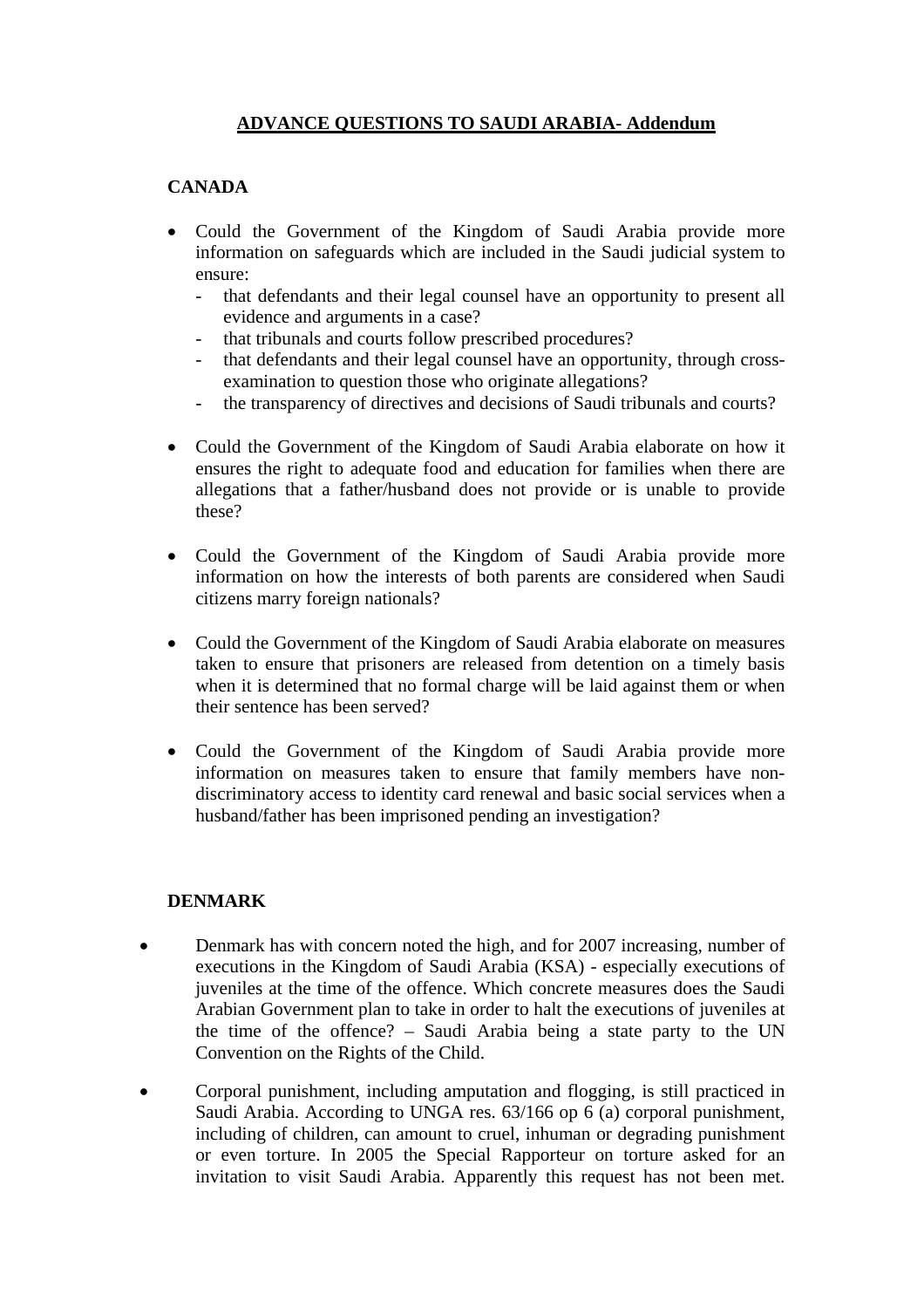What steps are being taken to abolish corporal punishment? Will Saudi Arabia invite the Special Rapporteur to visit the country? When will Saudi Arabia ratify OPCAT and establish an independent and effective national preventive mechanism?

- Poor foreign migrant workers are reportedly victims of unfair trials behind closed doors, without lawyers to defend them and connections or economic means. Many of these cases result in death sentences and executions. Which concrete measures does the Saudi Arabian Government consider taking to improve the standard of the Rule of Law in this area and to prevent unfair trials as well as executions without a fair trial?
- The Kingdom of Saudi Arabia has still not signed the two UN conventions: *the Covenant on Civil and Political Rights* and *the Covenant on Economic, Social and Cultural Rights*. When does the Kingdom of Saudi Arabia plan to sign these two conventions?

#### **GERMANY**

• Following the recommendations of CEDAW, what steps have been taken by the Kingdom of Saudi Arabia to ensure prosecution and punishment of perpetrators of violence against women, including domestic violence, and which steps have been taken to give victims of violence access to immediate means of redress?

## **LITHUANIA**

• Lithuania would like ask if there is enough awareness of women about their rights that are already provided in the legislation.

## **UNITED KINGDOM OF GREAT BRITAIN AND NORTHERN IRELAND**

- Would you elaborate further on the range and number of civil society organizations which were involved in the preparation of the Saudi Arabia's national report?
- Would you please elaborate on the existence and independence from government of a national human rights institution, in accordance with the Paris principles, in Saudi Arabia?
- We agree that the judicial and legal reforms undertaken since 1991 have been important developments in promoting respect for human rights in Saudi Arabia. Do you consider that all of the reforms and codes of legal procedure have been implemented?
- Concerns have been raised about the delays in the judicial system which means that cases can take years to be tried. This affects the human rights of those detained without trial and makes the presentation of evidence more